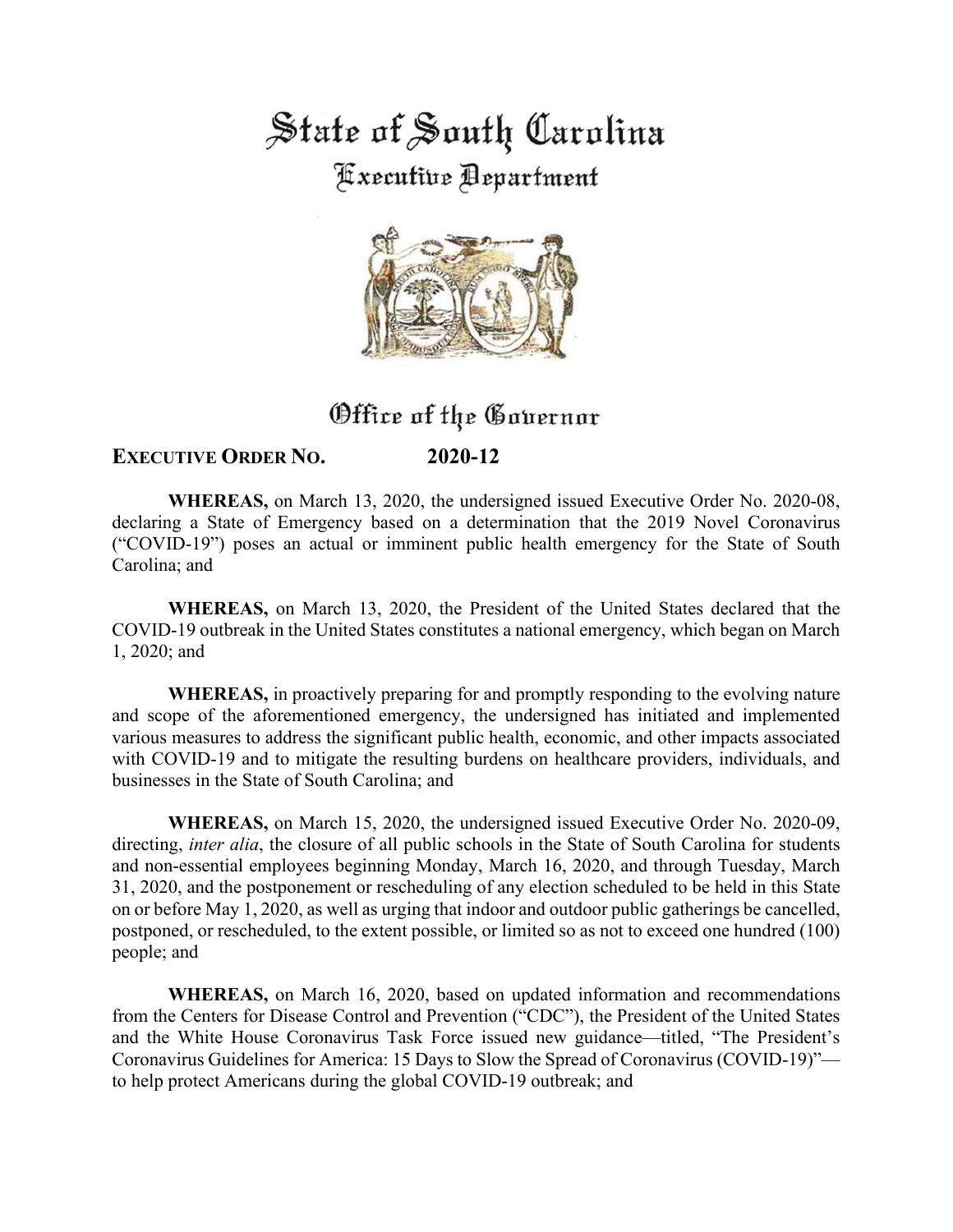Executive Order No. 2020-12 Page 2 March 21, 2020

**WHEREAS,** the President's Coronavirus Guidelines for America recommend, *inter alia*, that the American people "[a]void social gatherings in groups of more than 10 people"; "[a]void eating or drinking at bars, restaurants, and food courts—use drive-thru, pickup, or delivery options"; and "[a]void discretionary travel, shopping trips, and social visits"; and

**WHEREAS,** on March 17, 2020, the undersigned issued Executive Order No. 2020-10, directing additional emergency measures in response to the threat posed by COVID-19, to include temporarily prohibiting restaurants from providing certain food services for on-premises consumption and prohibiting events at government facilities that would convene fifty (50) or more people in a single room, area, or other confined indoor or outdoor space; and

**WHEREAS,** on March 19, 2020, the undersigned issued Executive Order No. 2020-11, initiating further emergency measures and suspending certain regulations to ensure the proper function and continuity of state government operations and the uninterrupted performance and provision of emergency, essential, or otherwise mission-critical state government services, while simultaneously undertaking additional measures to safeguard the health and safety of state employees, mitigate significant economic impacts and burdens on affected individuals and employers, and provide regulatory relief to expedite emergency response initiatives and enhance the availability of critical healthcare services; and

**WHEREAS,** the undersigned has determined that the rapidly evolving public health threat posed by COVID-19 warrants additional proactive action by the State of South Carolina and the implementation of further extraordinary measures to cope with the existing and anticipated emergency situation; and

**WHEREAS,** pursuant to section 25-1-440 of the South Carolina Code of Laws, as amended, when an emergency has been declared, the undersigned is authorized to issue, amend, and rescind "emergency proclamations and regulations," which shall "have the force and effect of law as long as the emergency exists," and to "suspend provisions of existing regulations prescribing procedures for conduct of state business if strict compliance with the provisions thereof would in any way prevent, hinder, or delay necessary action in coping with the emergency"; and

**WHEREAS,** in recognition of the foregoing, Executive Order No. 2020-10 "authorize[d] and direct[ed] any agency within the undersigned's Cabinet or any other department within the Executive Branch, as defined by section 1-30-10 of the South Carolina Code of Laws, as amended, through its respective director or secretary, to waive or 'suspend provisions of existing regulations prescribing procedures for conduct of state business if strict compliance with the provisions thereof would in any way prevent, hinder, or delay necessary action in coping with the emergency,' in accordance with section 25-1-440 of the South Carolina Code of Laws and other applicable law"; and

**WHEREAS,** for the aforementioned and other reasons, and pursuant to the cited authorities and other applicable law, the undersigned has determined that the evolving public health threat posed by COVID-19 requires additional proactive action by the State of South Carolina and the implementation of further extraordinary measures to slow the spread of COVID-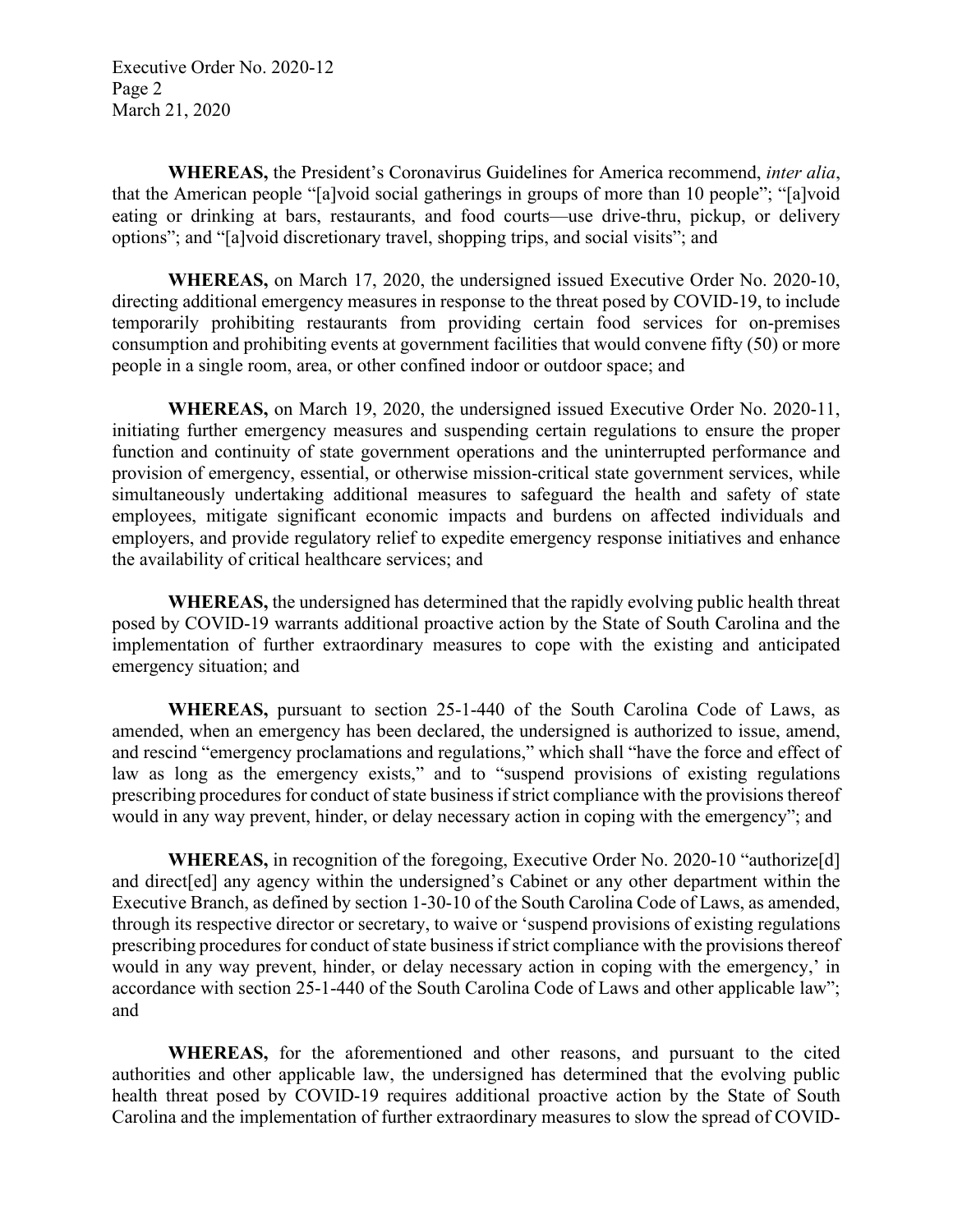Executive Order No. 2020-12 Page 3 March 21, 2020

19, minimize the strain on healthcare providers, and mitigate the ongoing economic impacts and other consequences for affected individuals and businesses throughout the State.

**NOW, THEREFORE,** by virtue of the authority vested in me as Governor of the State of South Carolina and pursuant to the Constitution and Laws of this State and the powers conferred upon me therein, I hereby order and direct as follows:

## **Section 1. Regulatory Flexibility to Facilitate "Social Distancing"**

To facilitate "social distancing" practices and to mitigate the significant economic impacts of COVID-19 on individuals and businesses throughout the State, particularly restaurants and other food-service establishments, pursuant to the cited authorities and other applicable law, I hereby determine, order, and direct as follows:

A. I have determined that the State of South Carolina must promptly undertake and implement additional measures to slow the spread of COVID-19, minimize the current and future strain on healthcare providers, and mitigate the economic impacts on affected individuals and businesses. In furtherance of the foregoing, and in accordance with the President's Coronavirus Guidelines for America, the State must promote and facilitate effective "social distancing" practices, including "[a]void[ing] eating or drinking at bars, restaurants, and food courts—use drive-thru, pickup, or delivery options."

B. I hereby suspend Regulation 7–702.5 of the South Carolina Code of Regulations, which provides, in pertinent part, that "[a] permit holder, employee of a permit holder, or agent of a holder must not sell or deliver beer or wine to anyone who remains in a motor vehicle during the transaction."

C. I hereby authorize and direct the South Carolina Department of Revenue ("DOR") to implement, interpret, and apply the provisions of this Order, as necessary and appropriate and in accordance with and to the extent allowed by state and federal law, in a manner that will facilitate current holders of a valid Beer and Wine Permit ("Permit"), as set forth below, selling or delivering beer and wine in a sealed container for curbside delivery or pickup and off-premises consumption.

D. Subject to any further clarification, guidance, or regulations issued or promulgated by DOR, Permit holders electing to offer curbside delivery or pickup shall be subject to the following definitions, conditions, and restrictions:

1. Permit is defined as an on- or off-premises permit issued by DOR in accordance with Title 61, Chapter 4 of the South Carolina Code of Laws, with the exception of "special event" permits, for use at fairs and special functions, issued pursuant to section 61-4-550 of the South Carolina Code of Laws, as amended.

2. A retailer shall have a clearly designated delivery or pickup area abutting or adjacent to the retailer's place of business.

3. A customer who purchases beer or wine must prove at the time of curbside delivery or pickup that he is twenty-one (21) years of age or older by providing a valid government-issued identification.